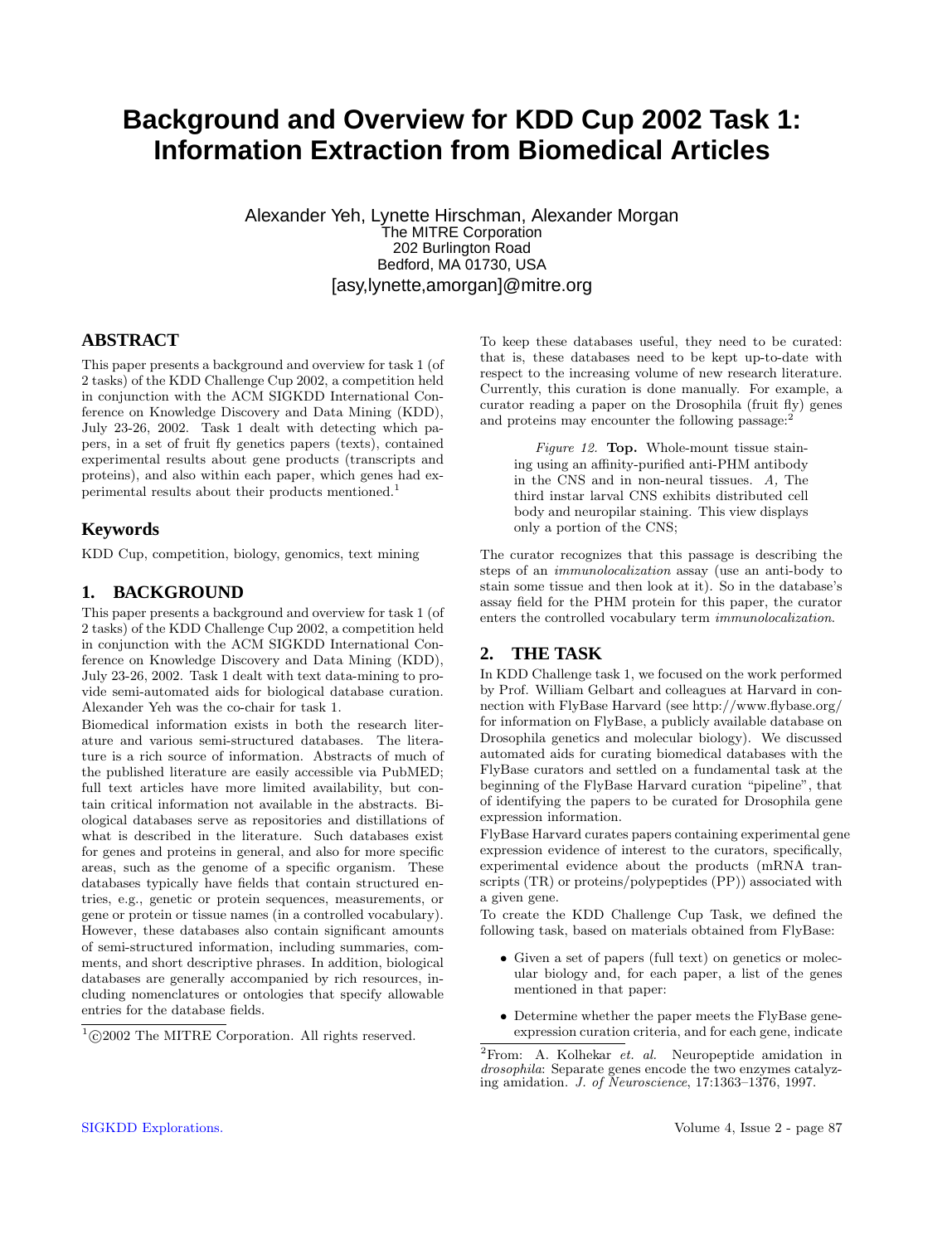whether the full paper has experimental evidence for gene products (mRNA and/or protein).

For each paper, a system needed to return three things:

- 1. A ranked list of articles in order of probability of the need for curation, where papers containing experimental evidence of interest rank higher than papers that do not contain such evidence;
- 2. A yes/no decision on whether to curate each article;
- 3. For each gene in each article, a yes/no decision about whether the article contained experimental evidence for the gene products (RNA, protein/polypeptide).

Appendix A provides more details.

The KDD Challenge Cup schedule included a 6 week period when the training data was made available, followed by a two week period to complete the running of the test material. The training set consisted of 862 "cleaned" full text articles, of which 283 had been judged to need curation. Each article came to the Harvard curators with a list of the genes (in a standardized nomenclature) mentioned in the paper. Along with its standardized nomenclature, the FlyBase database provides synonym lists for each gene. These resources, along with the set (in an evidence file) of relevant database entries for each article, were provided as part of the training data. The test set consisted of another 213 articles, together with the genes mentioned in each article.

### **3. CHALLENGES POSED BY THE TASK**

The task presented to the contestants is only a part of what the FlyBase Harvard curators do. But even just this part is of real importance to the curators, because most of the papers (for example, 2/3 of our training papers) given to them contain no results of interest, and filtering out such papers is useful. Following KDD Cup in July, other database curation groups have asked us about our interest in using their databases as test cases for a similar evaluation, because they need these kinds of tools in their daily work.

Even this one "simple" task provides plenty of challenges for the contestants. One challenge is that FlyBase is only interested in gene expression results that are applicable to "regular" flies found in the wild (wild-type), and not in expression results that just apply to laboratory induced mutations.

Another challenge are the multiple names (synonyms) of many genes. This challenge carries over to gene products because the texts usually reference the products via their associated gene. As mentioned above, the contestants were provided with a list of synonyms for the genes. However, the list was probably not complete (there are many typographical variants of names), and an additional complication is that some names can refer to more than one gene. An example is *Clk*, which is both a symbol for the *Clock* gene and also is a synonym for the period gene.

A third set of challenges comes from a mismatch between natural language processing (NLP) systems and the training data as provided by the FlyBase database. NLP systems are mainly designed to find/extract explicit mentions of information in the text (text strings), with perhaps some limited normalization or stemming involved. FlyBase stores what results of interest were found in a paper, but

- 1. It does not indicate which passage(s) in that paper support or describe those results and
- 2. The entry in FlyBase may use wording that is very different from what is explicitly stated in the passage(s).

An example is the curation example in Section 1. The database entry of immunolocalization does not indicate what text in the paper supports this entry. Also, the curator concluded that an immunolocalization assay is mentioned in the paper without seeing any mention of the term "immunolocalization" (or any similar term) in the text. Instead, the supporting text describes the various steps taken to perform an immunolocalization assay.

#### **4. RESULTS**

After defining the task and preparing the training and test data, we developed a simple scoring method for each of the three subtasks. For the ranked-list sub-task, we used as a metric the area under the receiver operating characteristic curve (AROC); the ROC curve measures the trade-off between sensitivity (recall) and the probability of a false alarm. For the yes/no curation decisions for the set of papers, we used the standard  $F$  measure<sup>3</sup>; we also used  $F$  measure for the yes/no decisions on whether there was experimental evidence for gene products for each gene mentioned in every paper. The sum of these three scores (equally weighted) was used to provide an overall system score.

18 teams submitted 32 separate results for evaluation (up to 3 per team). There were eight countries represented, including Japan, Taiwan, Singapore, India, Israel, UK, Portugal, USA. There were groups from industry, academia and government laboratories, often teamed. The top performing team, ClearForest and Celera, obtained both the highest overall score and the highest score on the each sub-task. The results for the three metrics and the overall score (normalized to a maximum of  $100\%$ ) are (" $1Q$ " is first quartile):

| Evaluation Sub-Task   | Best | 1Q     | Median | Low    |
|-----------------------|------|--------|--------|--------|
| Ranked-list:          | 84%  | $81\%$ | 69%    | $35\%$ |
| Yes/No curate paper:  | 78%  | $61\%$ | 58%    | 32%    |
| Yes/No gene products: | 67%  | $47\%$ | 35%    | 8%     |
| Overall:              | 76%  | $61\%$ | $55\%$ | $32\%$ |

The top 5 teams for the ranked-list sub-task all had close scores for this sub-task (81%-84%).

In this issue are three other articles on this task: one article by the winning team and one article each by two of the three honorable mentions (teams listed east to west):

- Design Technology Institute Ltd., the Mechanical Engineering Dept. at the National University of Singapore and the Genome Institute of Singapore
- Data mining group at Imperial College (UK) and Inforsense Ltd.
- Verity, Inc. and Exelixis, Inc. (no separate article): used inductive support vector machines. Gene names were found with regular expressions. Also, certain sections of papers were excluded from consideration.

<sup>&</sup>lt;sup>3</sup>The balanced F measure is  $(2 * precision * recall)$  divided by  $(reersion + recall)$ , where recall is the percentage of the correct "yes" decisions that are actually returned by the system; *precision* is the percentage of the "yes" decisions returned by the system that are actually correct.